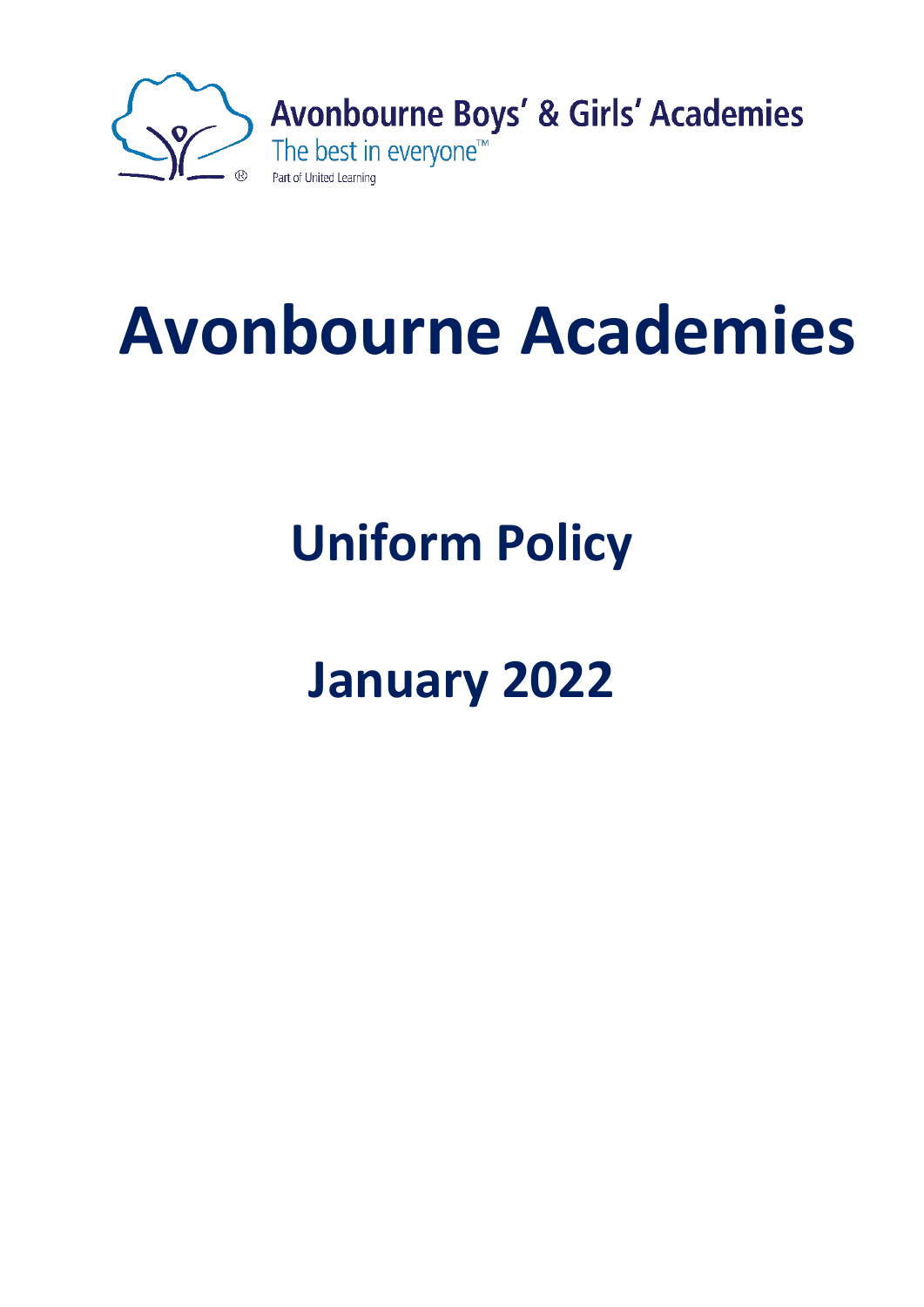# **Uniform Rationale**

Avonbourne Boys' and Girls' Academies aim to give all students the foundations for a successful life by helping them to develop the skills and attitudes that will provide them with real life-chances. We believe our Academy uniform achieves four important goals:-

- High expectations and immaculate 1st impressions.
- It encourages a sense of community identity and pride. By wearing the same badge and the same clothing, students are encouraged to think of the needs of the community as well as their own individual needs and makes all students ambassadors for the Academy in the local community.
- It encourages our students to develop habits for life. By learning to polish their shoes, fold trousers or hang up their blazers, students learn the habits of discipline and personal responsibility as a smart appearance is an increasingly important aspect of modern life.
- It prevents unkindness or bullying while keeping costs down and making it cost effective for parents in the long run. By requiring all our students to wear the same low-cost uniform, we reduce the incentive for students to ask parents for the latest (and most expensive) items of fashion. Whilst in the Academy, this allows students to focus on their academic performance rather than on what they are wearing.

Our Academy aims to prepare students for a successful life and so an emphasis on taking pride in one's own appearance is an essential part of the educational process.

However, for our uniform policy to be successful, it must be implemented universally and without exception. We understand that, for some families, finances are tight. We believe that, by doing all we can to keep items of fashion out of school, we help families to keep costs down. Nevertheless, if you do have an individual problem, or you are unsure about an item of clothing, please do not hesitate to contact your child's Head of Year who will deal with your enquiry in the strictest confidence.

Year 7: classof2028@avonbourneacademy.org.uk

Year 8: classof2027@avonbourneacademy.org.uk

Year 9: classof2026@avonbourneacademy.org.uk

Year 10: classof2025@avonbourneacademy.org.uk

Year 11: classof2024@avonbourneacademy.org.uk

At Avonbourne Boys' and Girls' Academies, we only allow skirts, jumpers, blazers and ties and the Avonbourne Academy PE kit that are purchased through our supplier. This way, we ensure that all of our students look as smart and professional as each other.

Our supplier also offers shirts as well as other items, but it is not compulsory for parents to purchase these items through our supplier.

Please note that some items are compulsory, whereas others are optional. Items marked with an asterisk (\*) can only be bought via the following supplier:

# **Stevensons**

<https://www.stevensons.co.uk/schools/avonbourne-girls-school-bournemouth/165> <https://www.stevensons.co.uk/schools/avonbourne-boys-school-bournemouth/176> **Email:** bournemouthbranch@stevensons.co.uk **Telephone:** 01202 425192

We give below some notes for guidance and clarification.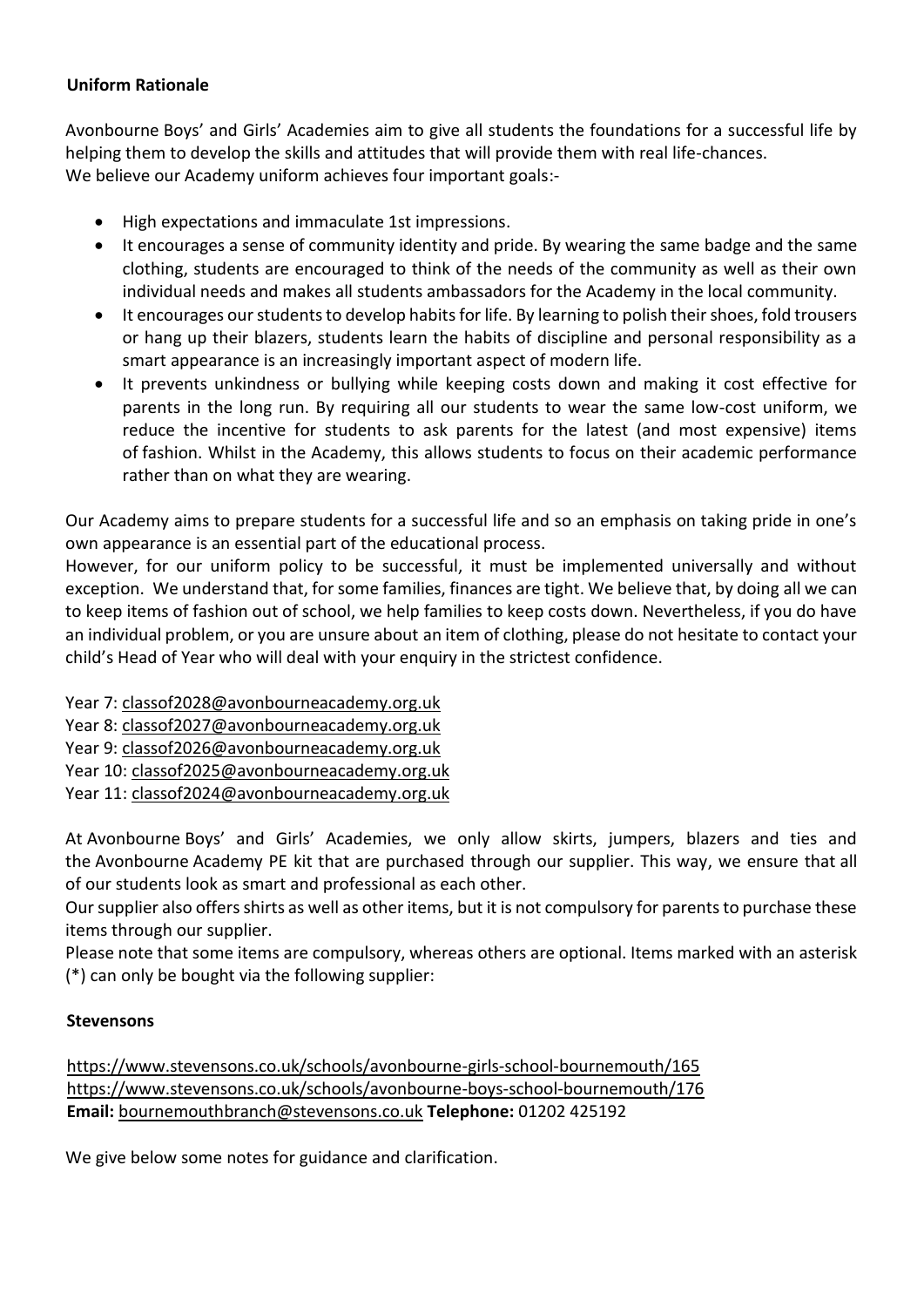School uniform lists can sometimes seem over detailed and over particular. Our experience is that we prevent misunderstandings by being very precise about our requirements.

We do not wish parents to spend money on items we do not allow to be worn. It should be noted that not all items under 'school uniform' in some stores fulfil the school's uniform requirements.

The full support of parents is requested with regard to their children wearing the correct uniform. *Please note: students must be in full uniform when travelling to and from the Academy as well as when in the Academy (except when permission has been given because of school educational visits)*

# **Avonbourne Boys' and Girls' Academy Uniform**

|                  | <b>Uniform</b>                                                                                            | <b>Not Acceptable</b>                                                                                                                                                                |  |
|------------------|-----------------------------------------------------------------------------------------------------------|--------------------------------------------------------------------------------------------------------------------------------------------------------------------------------------|--|
| Blazer *         | Avonbourne Academy<br>Blazer purchased from<br>Stevensons                                                 | -No blazer<br>Pushed up sleeves - Any garment other than<br>school jumper and shirt<br>underneath                                                                                    |  |
| Jumper *         | Avonbourne Academy Grey V Neck<br>Jumper with navy stripe purchased from<br>Stevensons                    | -Sweatshirt<br>Non regulation jumper<br>-Fleece<br>-Tracksuit<br>Hooded top<br><b>Waistcoat</b><br><b>Cardigan</b>                                                                   |  |
| <b>Trousers</b>  | Mid Grey, classic<br>tailored style<br>Any belts should be black                                          | -No charcoal<br><b>Fashion trousers</b><br>(denim/corduroy/bootlegs/ skinny trousers/lycra) -<br>Studs, visible buttons or<br>trimmings<br>-Shorts<br>-Stretchy Material<br>Leggings |  |
| Skirt *          | Avonbourne Academy Grey and Navy<br>skirt purchased from Stevensons. The<br>skirt should sit on the knee. | Rolled/tucked up skirts -Skirts that do not sit on the<br>knee                                                                                                                       |  |
| <b>Shirt</b>     | Plain white school shirt<br>Tucked in and buttoned at the neck                                            | Casual/fashion shirt -Shirt worn without a tie or with<br>tie tucked in-Shirts worn outside trousers/skirts<br>-Exposed midriff                                                      |  |
| Tie <sup>*</sup> | Avonbourne Academy grey and navy<br>striped tie purchased from<br>Stevensons                              | -Ties worn incorrectly                                                                                                                                                               |  |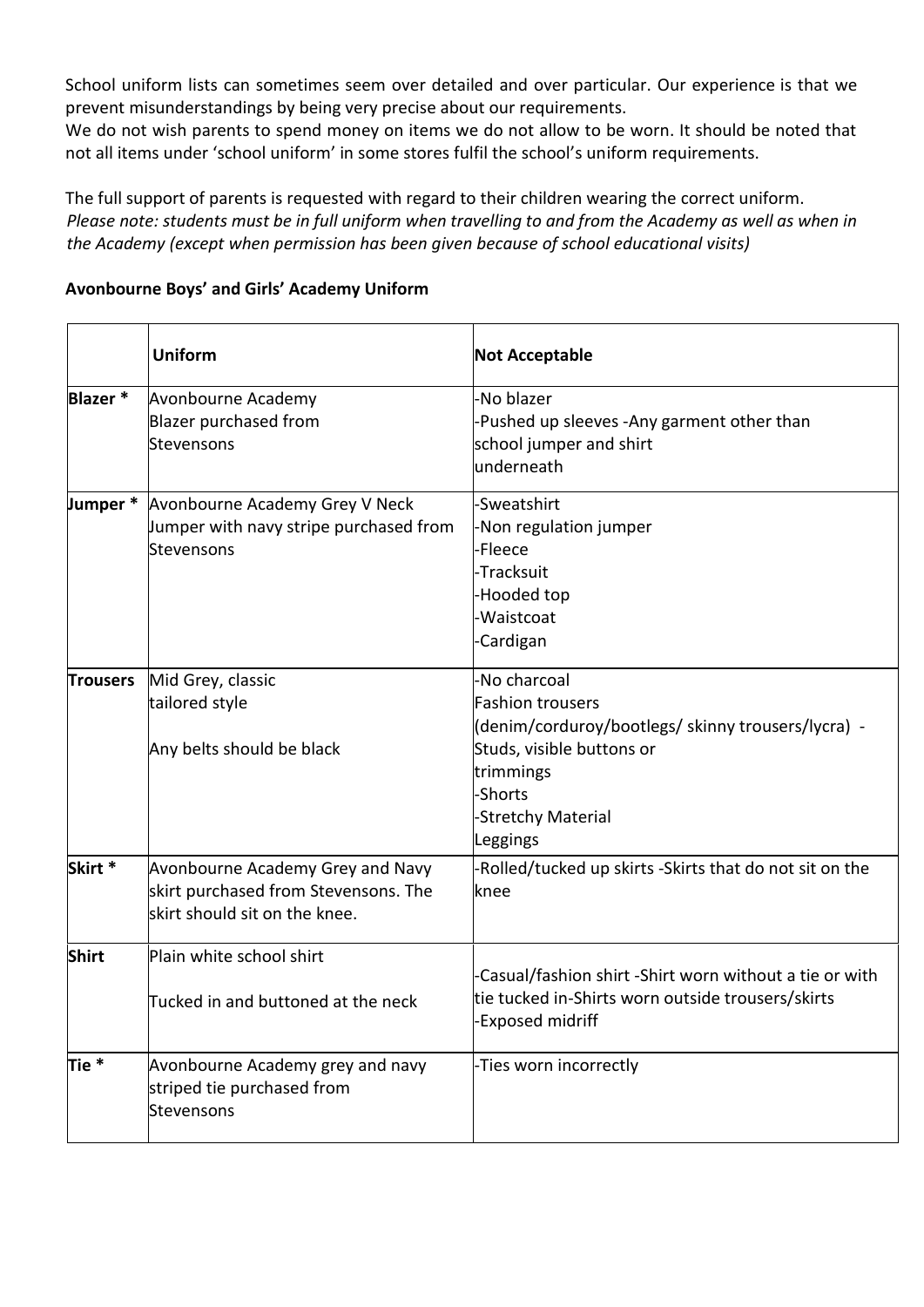|                                  | <b>Footwear</b> Traditional black leather flat or low<br>heeled school shoes                                                                                                                                                                                                                                               |                                                                                                                                                                                                                                                 |
|----------------------------------|----------------------------------------------------------------------------------------------------------------------------------------------------------------------------------------------------------------------------------------------------------------------------------------------------------------------------|-------------------------------------------------------------------------------------------------------------------------------------------------------------------------------------------------------------------------------------------------|
|                                  |                                                                                                                                                                                                                                                                                                                            | -Trainers (even if black) -Sandals/slingbacks/backless                                                                                                                                                                                          |
|                                  | Laces, soles and stitching must be black                                                                                                                                                                                                                                                                                   | shoes<br>-Boots                                                                                                                                                                                                                                 |
|                                  | Black shoes should be worn on the way to<br>and from the Academy                                                                                                                                                                                                                                                           | -Coloured/Fluorescent laces.<br>-Canvas/fabric shoes or pumps<br>-Trimmings i.e. buckles, labels, tags or decorations -                                                                                                                         |
|                                  | Students will not be allowed to attend<br>lessons if the correct shoes are not worn<br>in the Academy                                                                                                                                                                                                                      | High heels/stilettos/ platforms/ wedges<br>The Academy will reserve the right to decide what<br>represents a trainer, even when the retailer has                                                                                                |
|                                  | Please see images below to clarify<br>acceptable and unacceptable shoes.                                                                                                                                                                                                                                                   | marketed the shoe as suitable for school.                                                                                                                                                                                                       |
| <b>Socks</b>                     | Plain black socks or<br>and Tights Plain black tights                                                                                                                                                                                                                                                                      | Coloured, white or<br>patterned socks or tights<br>-No knee length socks<br>No trainer socks                                                                                                                                                    |
| <b>Hair and</b><br><b>Makeup</b> | Conventional style and natural colour<br>If hair is long it is essential it is tied back<br>for reasons of health and safety in some<br>practical lessons<br>Any hair bands/clips must be subtle and<br>grey/navy/black in colour<br>Makeup - light foundation and light<br>mascara may be worn in Years 10 and<br>11 ONLY | Please see further guidance on Boys'/Girls' hair below -<br>Unnatural colour<br>-Decorative attachments<br>-Hair extensions<br>-Shaved eyebrows<br>-Nail varnish<br>-Nail extensions<br>-False eyelashes                                        |
|                                  | Jewellery Maximum of two small plain gold or silver<br>stud-like earrings (one in each earlobe)<br>One wristwatch/Fitbit type device (no<br>smart watches)                                                                                                                                                                 | -No rings<br>-No diamond/pearl/ coloured gem studs<br>-Any facial or body piercing -No accessories are to be<br>worn around the neck or attached to clothing -Smart<br>watches or any other device capable of receiving<br>notifications/images |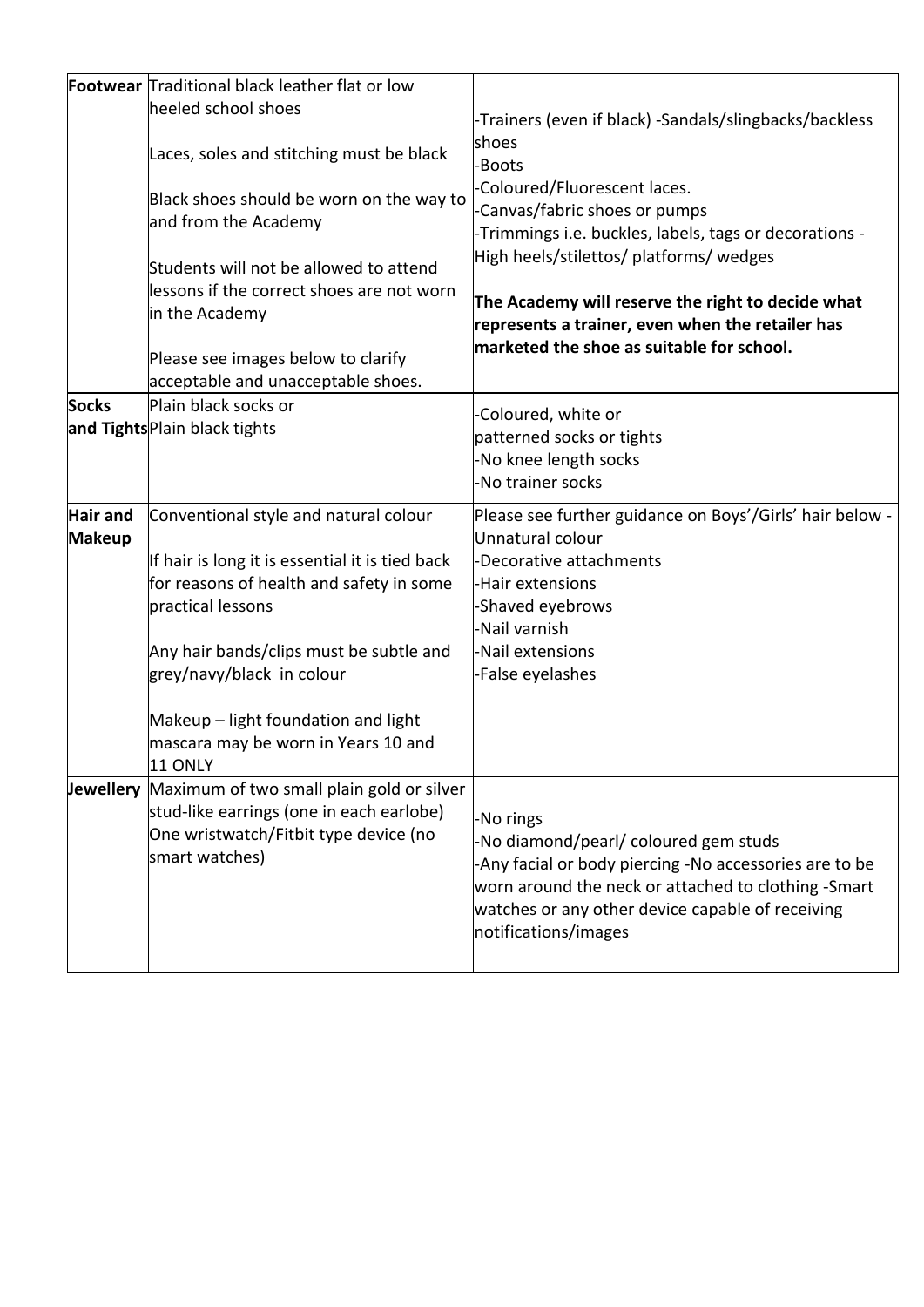#### **Footwear**

If parents/carers are unsure as to whether a particular style will be accepted, they should check a picture of the shoe with the Academy before purchasing.

#### **Shoes:**

Black formal leather/leather look shoes. Non-sports footwear cannot be branded with sports logos. Trainers may only be worn for PE and must not be worn to / from the Academy unless for cycling. Football boots must have non-metal studs.

#### Acceptable examples:

Boys





Unacceptable examples:

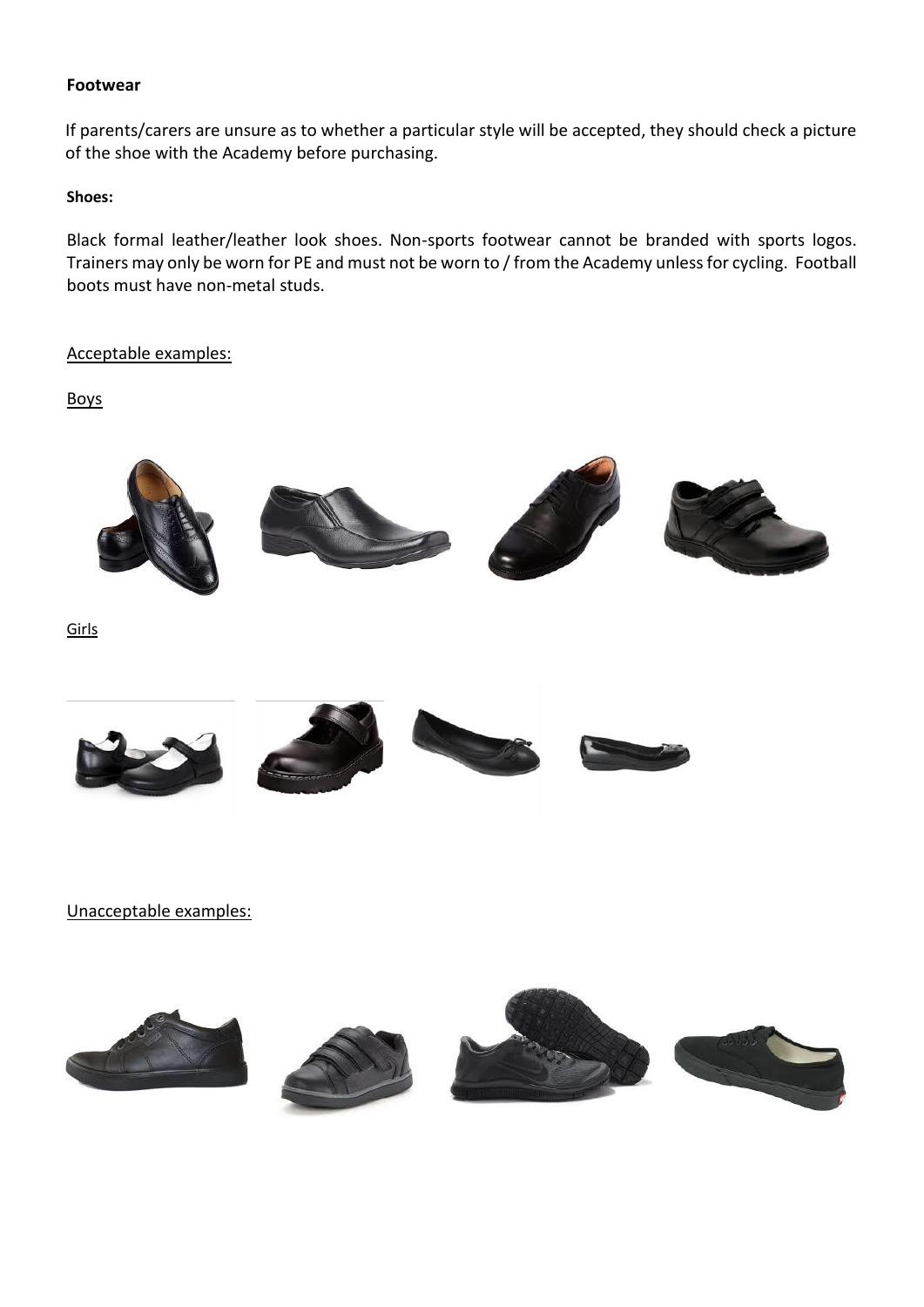#### **Hair**

Students' hair must be in a conventional and understated style.

Boys' hair must be no longer than collar length and kept short on top. In addition, there should be no severe contrast between the top of the hair and the sides. Short sides must be faded gradually into the top of the haircut so there is no noticeable 'step' or layering.

Some specific styles that are **not** permitted:

- Haircuts where the student's hair is cut below a grade 2 above the line of the top of their ears
- Patterns shaved into a student's hair or eyebrows, including an artificial parting or tramlines
- High or flamboyant hair styles, such as a 'Mohican'
- Any unnatural colours
- Styles that hide the face
- Heavy floppy styles or large quiffs at the front
- Any other hairstyles that the Academy considers to be inappropriate

Boys in Years 7-11 are not permitted to grow facial hair. This is a privilege given to students when they are admitted to the 6th form.

Girls' hair must also be in a conventional and understated style.

Some specific styles that are not permitted:

- Bows, flowers or other adornments in the hair
- Unnatural colours or extensions
- Styles that hide the face
- Patterns shaved into the student's hair or eyebrows
- Any other hairstyles that the Academy considers to be inappropriate

This list is not exhaustive and the Academy will have the final decision on what is/is not acceptable. Some of our girls may choose to wear headscarves for religious reasons. Headscarves must be black, grey or navy blue. Pins or clips must be small, dark in colour and understated. There can be no decorations such as sequins or patterns. Material must not be too long at the front or the back so as to obscure the uniform or look untidy. At the front, headscarves material must not go below the V-neck of a jumper or equivalent.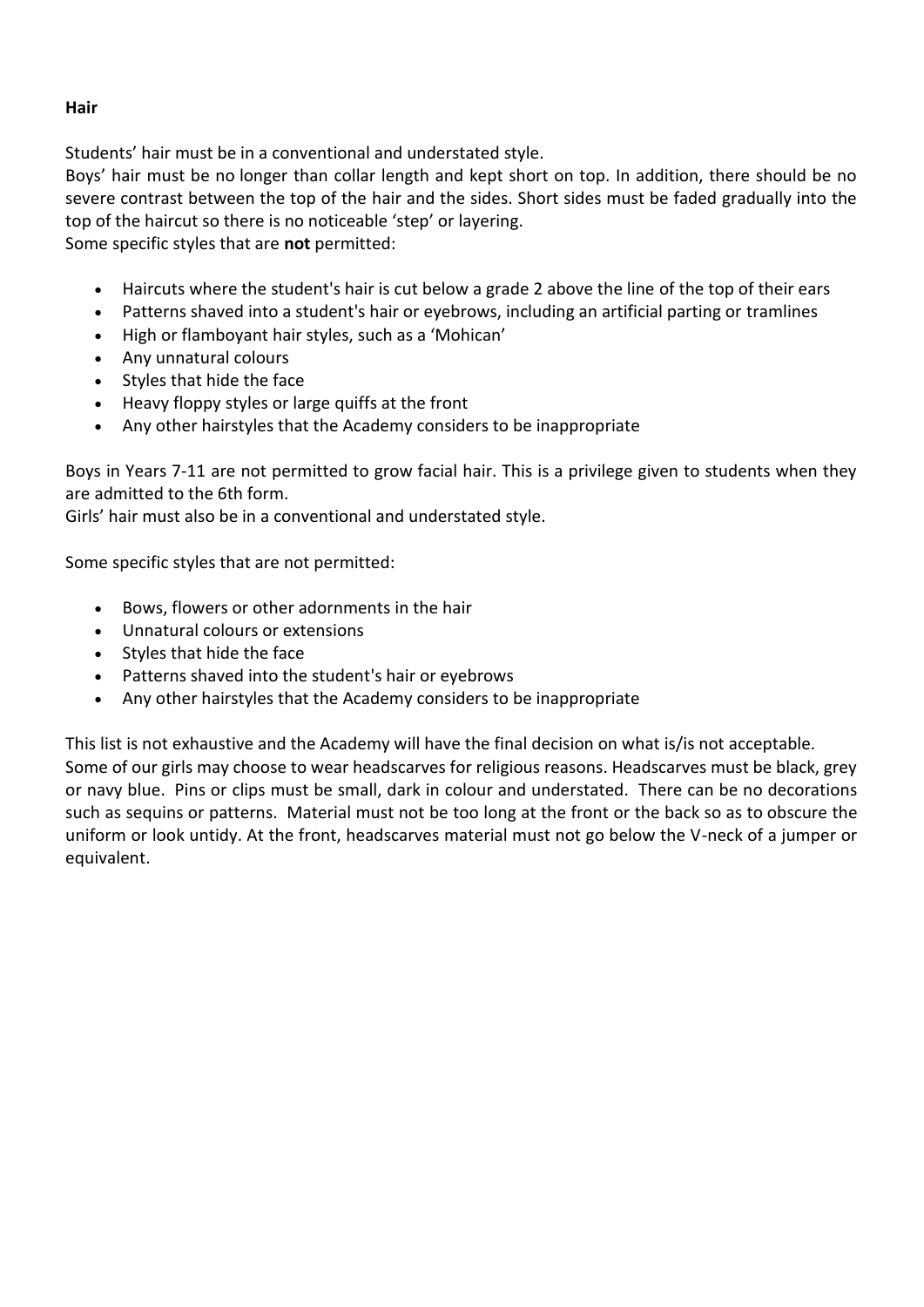### **Avonbourne Boys' and Girls' Academy PE and Dance Kit**

|                                                               | <b>PE Kit</b>                                                                                                                                                                    | <b>Not Acceptable</b>                                                           |
|---------------------------------------------------------------|----------------------------------------------------------------------------------------------------------------------------------------------------------------------------------|---------------------------------------------------------------------------------|
| <b>Indoor Lessons</b>                                         | Navy fitted polo shirt with Academy<br>logo*<br>Navy skort / shorts with Academy logo*<br><b>White Sports Socks</b><br>Suitable sports trainers                                  | Non regulation polo shirt                                                       |
| <b>Outdoor Lessons</b>                                        | Outdoor Games navy long sleeved sports-Jumpers<br>top*<br>Navy skort / shorts with Academy logo*<br><b>Navy Football Socks</b><br>Suitable sports trainers and football<br>studs | -Hoodies<br>-Coats<br>-Rain Jackets                                             |
| <b>Trainers</b><br>(PE ONLY - Dance lessons<br>are bare foot) | Sports style running trainers, lace up                                                                                                                                           | <b>Fashion trainers</b><br>Skate shoes<br>Plimsolls<br><b>Fluorescent laces</b> |

# **Optional PE/Dance Items**

- Football Boots/Astro Boots
- Grey/Navy PE Academy jacket
- Optional tracksuit bottoms (students may wear plain navy tracksuit bottoms from other suppliers, but these must have **no branding** or **detail** e.g. stripes)
- Gum Shield (Compulsory for Rugby PE staff will make students aware)
- Plain Navy PE Long sleeved base layer
- Navy Leggings may be worn for Dance in Year 10 and 11 ONLY

**Earrings and watches must be removed for PE and Dance lessons. Students will NOT be able to take part in lessons until these items are removed and could have further sanctions. Please consider when ears are pierced.**

# **School Bags**

It is essential students can carry all their necessary equipment with them. A good sized plain coloured backpack is found to be very convenient by most students for carrying A4 sized books and folders, equipment and outside coats.

**Fashion bags** are not suitable for carrying textbooks and school equipment. Bags should be **dark coloured** with minimal / discrete logos and colour trim.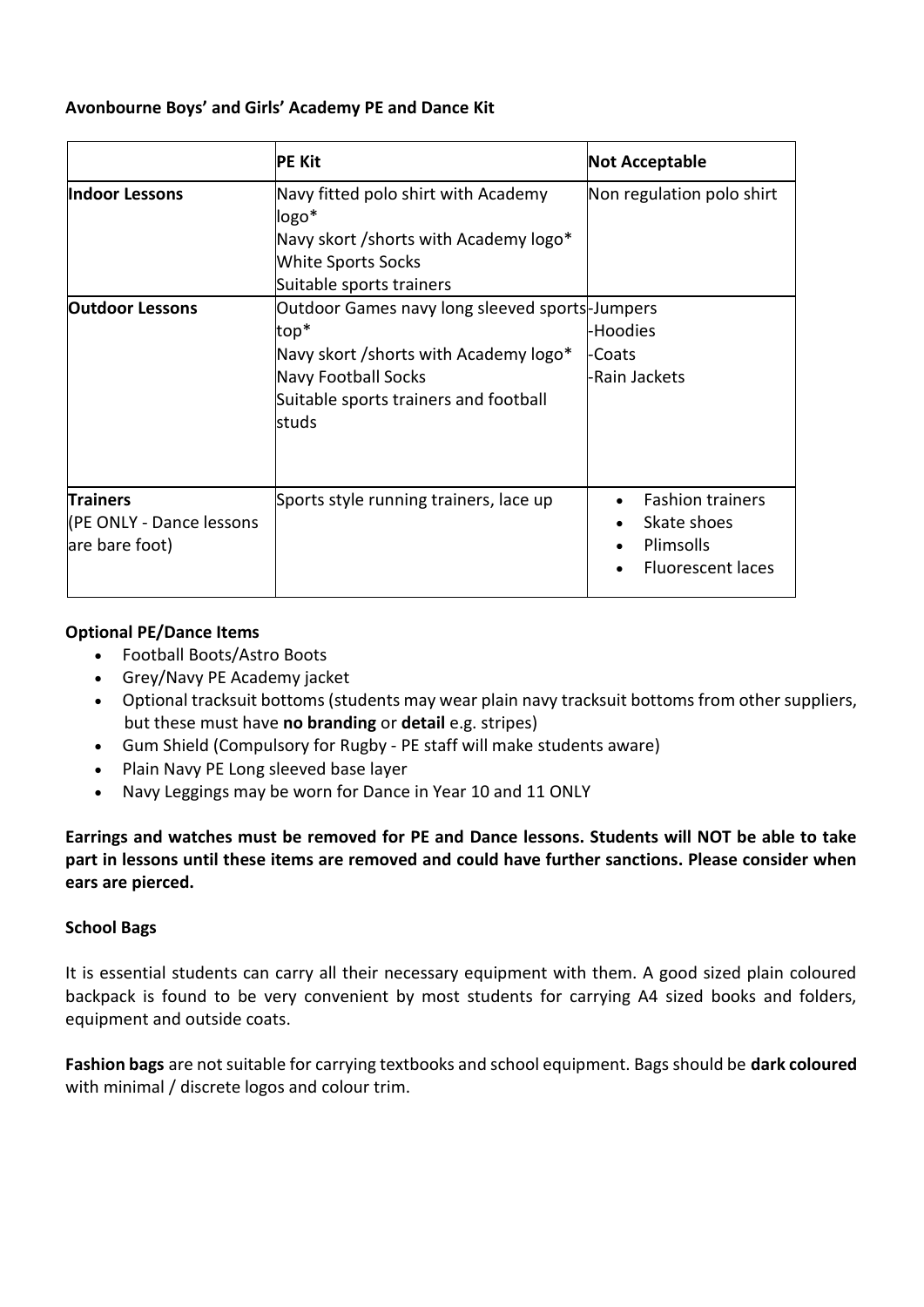**Acceptable -** dark coloured, suitable sized backpack



**Not Acceptable -** Handbags and Tote bags, bright colours, small fashion bags, pins and badges



#### **Coats and Outdoors Wear**

Only plain, dark (navy blue, black, dark grey) outside coats are acceptable (no logos or designer labels). Designer coats, fur coats, leather, denim, patterns or stripes are not acceptable. Plain black, blue or grey hats, gloves and scarves can be worn outside in the winter months. Coats, hats, gloves and scarves are not to be worn inside the Academy buildings. Baseball caps are not acceptable.

#### **Cyclists**

Cyclists should be wearing full Academy uniforms when riding their bicycles. They should not cycle while listening to a personal music device. All students cycling to the Academy must wear helmets. Please refer to our Cycling Policy for further information.

#### **Expectations**

All students are expected to appropriately wear the full Academy uniform from the moment they leave their home in the morning until they arrive home in the afternoon. Students are representing the Academy at all times and should be proud to be part of the Academy community. Any student bringing the Academy into disrepute by not adhering to the uniform policy will receive sanctions.

In cases where the presentation of a student's uniform is not in line with the high standards expected, students will work in Inclusion until the issue is resolved. It is the responsibility of the parent/carer and the student to ensure that such situations are avoided.